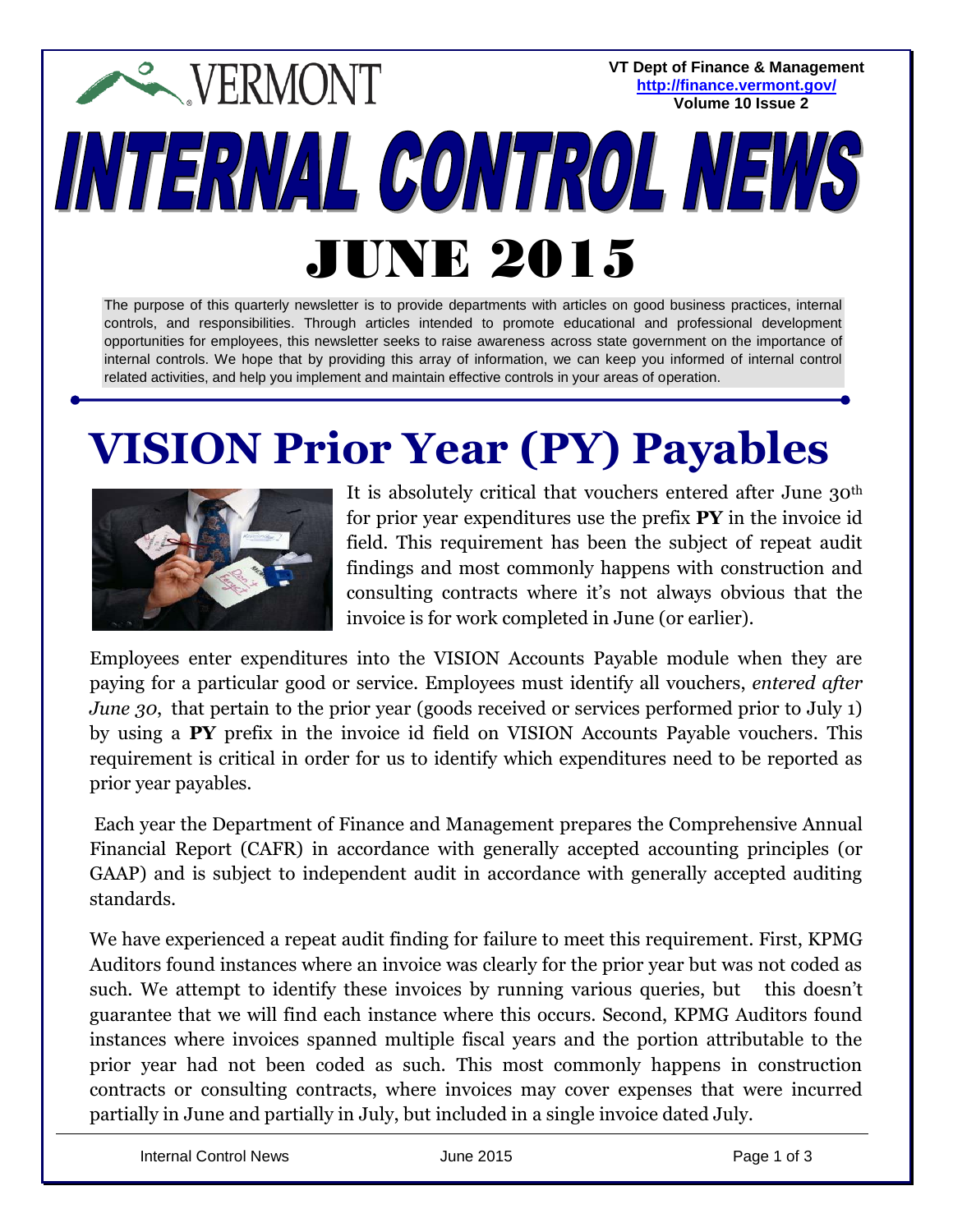- Review supporting documentation for the invoice when entering a voucher as the invoice summary does not indicate that it is necessary to correctly allocate across fiscal years.
- An invoice that crosses fiscal years must be split into two vouchers, one for each year. The voucher covering the goods received or services performed for the period prior to July 1 must have a prefix of PY in the invoice field.

If you find vouchers were entered that should have had a PY prefix but didn't, you can notify us of that correction by using the form "**Vouchers - PY Missing.xls***"* available at:

[http://finance.vermont.gov/forms#CAFR,](http://finance.vermont.gov/forms#CAFR) and email it to [VISION-CAFR@state.vt.us.](mailto:VISION-CAFR@state.vt.us)

If you have any questions regarding prior year payables, please contact John Becker by phone at 802-828-0678 or email at [john.becker@state.vt.us.](mailto:john.becker@state.vt.us) Thank you for your assistance in helping to ensure another successful year-end closeout.

## **Year-end Reporting of Accounts Receivable**

You too can prevent repeat audit findings by diligence in reporting accounts receivable on the CAFR-1 form.

Accounts receivable, unearned revenue and cash on hand information is collected by Financial Reporting for CAFR reporting and audit purposes. The State's CAFR reports all accounts receivable net of any allowances for uncollectible amounts on its balance sheet at year-end. The accounts receivable information is collected on the **CAFR-1 form** [\(http://finance.vermont.gov/forms#CAFR\)](http://finance.vermont.gov/forms#CAFR). The CAFR-1 form includes information about amounts that were owed to the State on or before June 30, and for which payment has not yet been received by the State by June 30.

One area related to the audit testing of the CAFR-1 that has caused audit findings is Departments/Agencies not being able to provide the auditors with sufficient back-up information to support the amounts entered on the CAFR-1. This year we would like to see these audit findings not be repeated. When preparing this year's CAFR-1 please



remember your department is required to maintain a detailed listing to support the amounts reported on the CAFR-1. This listing should be readily available should the amount be selected for testing by the auditor and/or the Department of Finance & Management.

If you have any questions regarding accounts receivable or the CAFR-1 form, please contact John Becker by phone at 802-828-0678 or email at <u>john.becker@state.vt.us</u>.